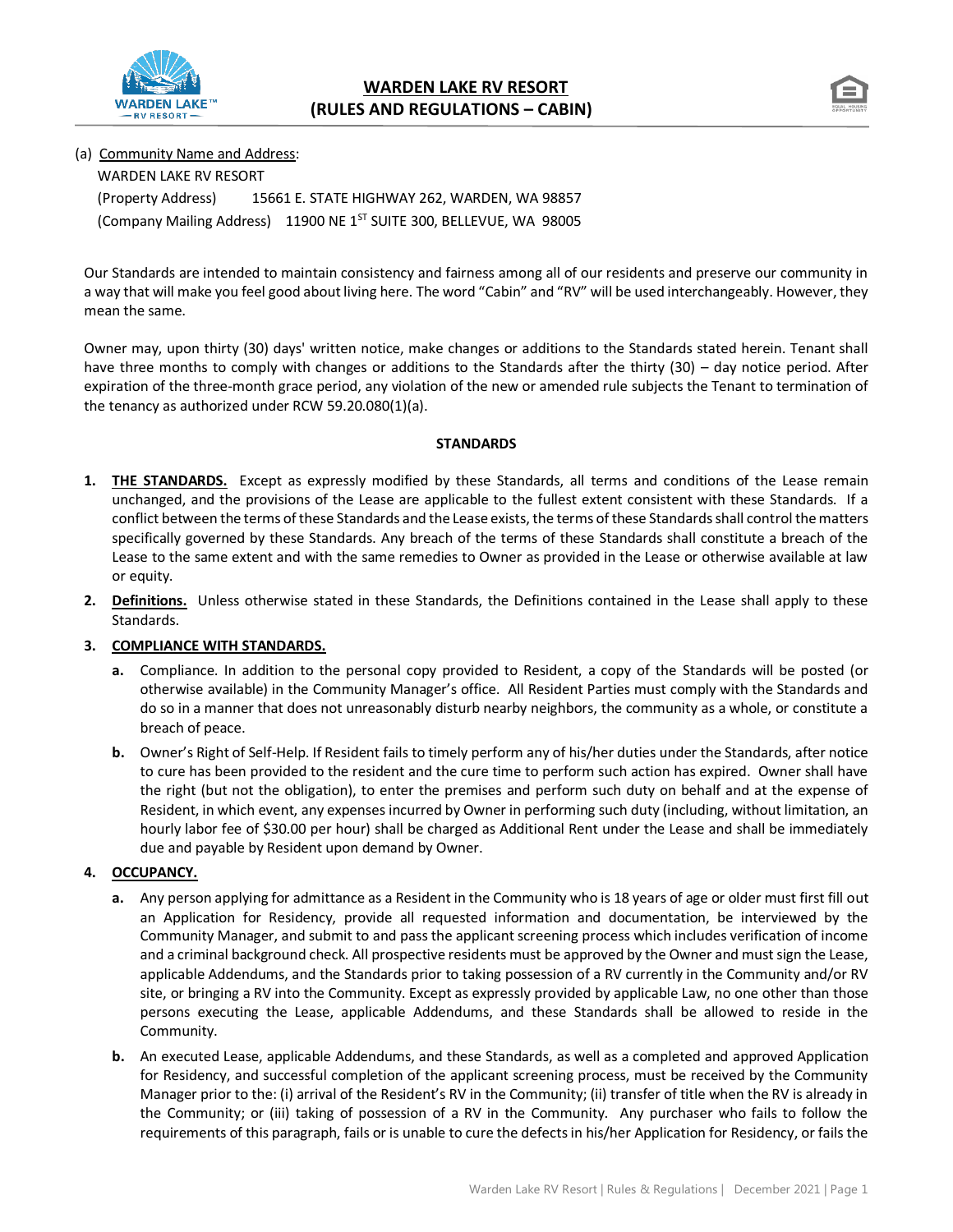credit and background check, will immediately vacate from the Community upon written notice from the Community Manager.

- **c.** Owner reserves the right to: (1) refuse to accept further Rent and terminate the Lease of anyone who fails to comply with these Standards; and (2) refuse rental to any applicant who fails the credit or background check.
- **d.** All occupants of your RV or any guest who intends to stay longer than 3 days in any thirty (30) day period must be screened and approved by management before they move into the Community. Each Occupant of a RV who is 18 years of age or older must fill out an Application for Residency, provide all requested information and documentation, be interviewed by the Community Manager, and pass a credit and background check in order to be approved for residency by Owner. Written approval of the Community Manager is required as to any change in the name or number of persons in the RV.
- **e.** Upon request by the Community Manager, each Resident and Occupant of the RV shall provide documentation verifying the ages of all Residents and Occupants of your RV.
- **5. BACKGROUND CHECKS; INCOME VERIFICATION.** Prospective residents of the Community and any prospective Occupant will be approved, in writing, by the Owner based upon: (a) completion of an Application for Residency; (b) income verification, background, reference and criminal history check (collectively, "Applicant Reports"); and (c) an interview of all persons planning to occupy the RV by the Community Manager. Subject to the availability of RV sites, such written approval will not be unreasonably withheld; however, the Owner does reserve the right to refuse admission to the Community to any person(s) deemed unsuitable to the Community in the Owner's sole discretion. Any misrepresentations, whether written or oral, made by a prospective resident as to information provided on the Application for Residency, registration card or credit application, or statements as to number, age, or identity of persons residing in the RV, or about pets, personal background, employment history, or past landlords, are deemed material and fraudulent and made to induce Owner to admit the prospective resident. Any such misrepresentation shall be deemed a conclusive breach of the Lease and shall void any approval of the request for occupancy.

## **6. APPEARANCE AND CARE OF THE RV AND THE RV SITE.**

#### **a. Prohibited Items.**

- **i.** Resident is not permitted to construct or cause to be constructed a fence (whether chain link, wooden, composition, electrical or otherwise) nor any form of pet restraining perimeter anywhere on the RV site or elsewhere in the Community without Owner's prior written approval, which approval may be withheld in Owner's sole and absolute discretion. Each Resident must provide and allow access to and through the RV site so as to allow unfettered access to and from the RV site for purposes of maintenance and repair services.
- **ii.** Propane tanks for heating are not permitted without the prior written consent of the Community Manager.
- **iii.** Window coverings visible from the street shall be limited to blinds, shutters, drapes, curtains or similar standard window treatments. Bed sheets, mattresses, blankets, aluminum foil, wood, paper, newspaper, card board, or the like shall not be used as a window covering or shade device.
- **b. Patios and Driveways.** Only standard lawn or patio furniture, barbecue grills or smokers, are permitted on the patio, lawn or driveway. While in use, grills/smokers must be placed a safe distance from the RV, and stored out of the way when not in use. The patio and driveway are not to be used for storage of any items including, but not limited to, household furniture, appliances, boxes, tires, paint cans, building materials, firewood, lawn equipment, and exercise equipment regardless of the condition.
- **c. Outdoor Equipment/Pools/Signs.** No pools are permitted in the community. Resident shall not post "Beware of Dog" or "No Trespassing" type signs on the RV at the RV site or in the windows of the RV. No flags are to be mounted or posted on the RV or RV site. Due to health and safety issues, trampolines are not permitted in the community. Resident hereby indemnifies and holds Owner's Related Parties harmless with respect to any Losses arising from the use of such equipment.
- **d. Laundry.** All types of clotheslines are prohibited and must be removed. Folding drying racks are not allowed. It cannot be left outside indefinitely. Folding drying racks may be used for clothing hung outside for maximum of 4 hours a day. Racks must be put away after each use. Lines for hanging clothes outside that are strung between trees, the RV, carport and other supports are not permitted. Under no circumstances may clothes be hung on decks or stair rails. There is laundry onsite for an additional fee. No more than 2 loads are allowed a day and no more than 6 loads in a week.

## **e. Care of the site.**

**i.** The planting of trees, shrubbery, and flowers on the RV site is prohibited. The lawn must be cleared of furniture, and debris during lawn mowing days in Spring and Summer time.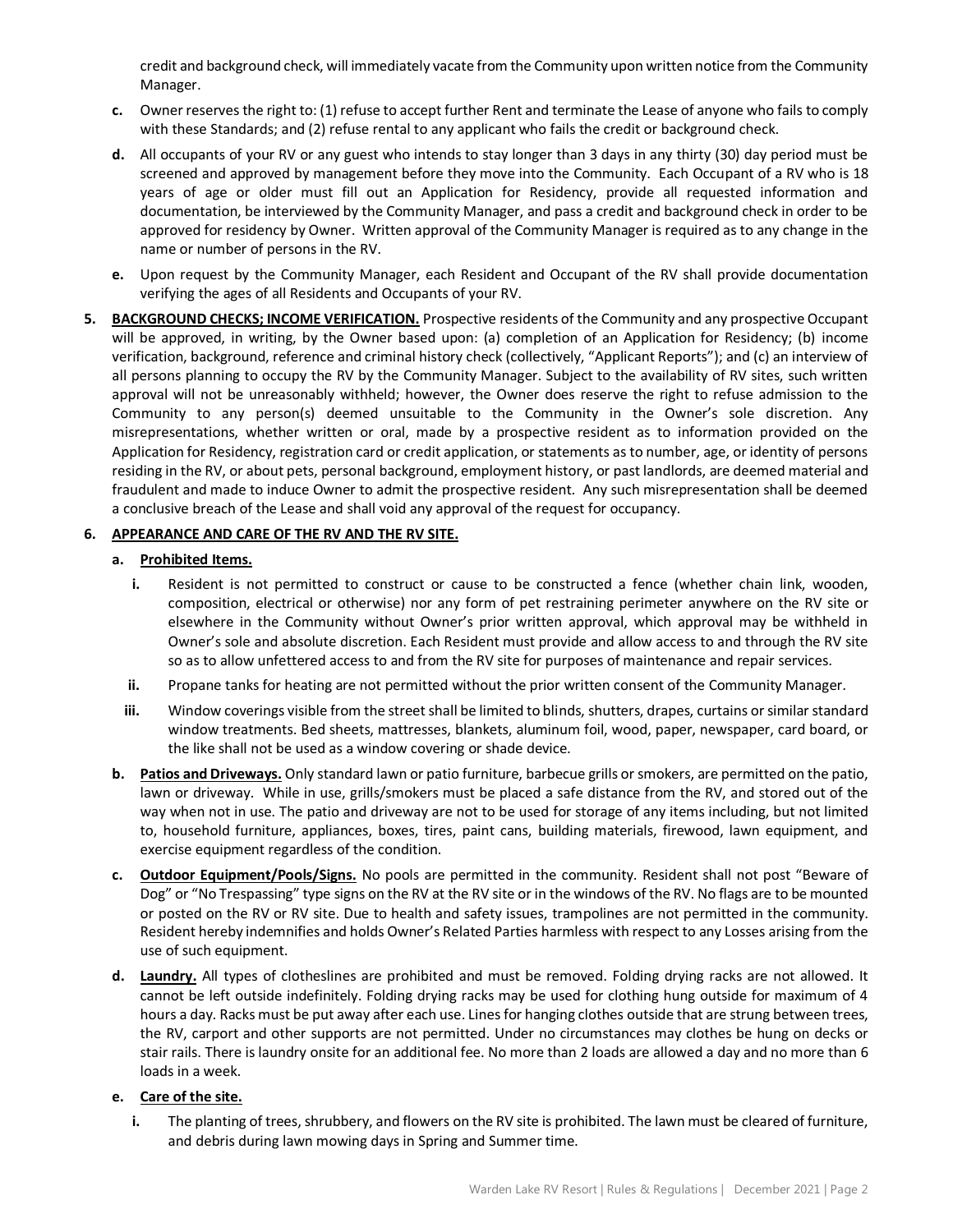- **f. Fire Prevention.** It shall be the responsibility of Resident to inform management if smoke alarm, CO2 alarm, and a fire extinguisher is inoperable. Management will do an annual inspection of the smoke alarm and fire extinguisher on the  $1<sup>st</sup>$  week of February each year.
- **g. No Shoes Policy.** Shoes are not to be worn inside the cabin.
- **h. No Game or fish gutting.** To keep the cabin in sanitary condition, no removal or gutting of any fish or game is allowed in the unit.
- **7. INTERNET:** We are expecting Fiber Optics to be installed in 2022, but until then, we are able to offer the following internet options. **Option 1:** WiFi is offered free of charge with your reservation. WiFI network can be a bit spotty and may not reach all areas of the park. Better reception may be available at the clubhouse. Network: Guest Wifi / PW: ilovewarden8\$8\$ OR **Option 2:** WiFi is offered via local internet provider "Locatel" for approximately \$60.00/mon. TV cable channel options are available as well. For more information or to sign up, you can contact Locatel at 509-707- 7778.
- **8. PROPANE:** Propane tanks shall not be tampered with. In the event that the tenant smells propane they need to call management.
- **9. POWER:** Power polls are not to be tampered with. In the event that your power isn't working please call management.
- **10. GATE ACCESS:** Visitors are NOT to be provided the gate access code. Tenant shall come up to the front gate personally to allow access. Any indication of gate access code being shared with visitors will result in a violation fee. Code:
- **11. VISITORS:** All visitors should register in the campground office upon arrival. Any visitor visiting for over 4 hours must pay for a Visitor pass. Visitor passes are \$10.00 per person. Tenants are responsible for the actions of their guest and ensuring that visitor follow the same guidelines imposed on tenants. Maximum of 3 days are allowed for any visitors.
- **12. BOAT:** Boats are not allowed to be parked on your site. Boats must be parked in the boat storage area for a fee.
- **13. FIREWOOD:** Absolutely no transported (out of state) firewood is permitted. This is required to protect our beautiful flora and fauna. If you would like to build a fire in the fire ring at your site or in the general fire pits on property, please purchase a bundle of firewood from the general store.

## **14. SITE IMPROVEMENTS; MAINTENANCE BY RESIDENTS.**

- **a. Paved Areas.** Where the Community has provided a dedicated, paved parking area for the RV site, Resident is responsible for maintaining that area at Resident's own expense, any damages caused by any Resident Party during the Lease Term. This obligation includes any oil spill or leak. In the event Resident wishes to extend this paving for use of a vehicle, Resident may do so at his/her sole cost and expense and only after obtaining written permission from the Community Manager. All work must be performed to specifications approved by the Community Manager in writing in advance.
- **b. Utility or Storage Sheds.** No storage sheds are allowed on premise other than existing ones already in place. Existing sheds need to be moved to the back of the cabin and out of the way for lawn maintenance.

## **15. VEHICLES.**

- **a.** Resident acknowledges that the Community's streets may be private and not public thoroughfares.
- **b.** If off-street parking is provided in the Community, then Resident and all Resident Parties must park their vehicles on such off-street parking. Provided there is adequate room, and unless otherwise designated in writing by the Community Manager, Resident is permitted a total of 1 vehicle per adult, for a maximum of 2 vehicles per site in addition to their RV. Resident may not allow another resident in the community to park in their designated space. In the event there is not sufficient space, resident will be offered parking space inside the community storage area. All vehicles must have (i) liability insurance in the minimum amount required by applicable Law, and (ii) valid registration and license plates. Unless otherwise provided by the Lease, the street right-of-way may not be used for parking except for Guests, provided they do not remain more than 4 hours. No vehicle shall be parked in or on Common Areas, other than those areas specifically designated for parking, without prior written consent of the Community Manager. Unless expressly allowed by the Lease, parking on roadways within the Community or on lawns, swales, green areas or vacant RV sites or on undeveloped portions of the Community is strictly prohibited. Vehicles may not be parked on the grass at any time. Only vehicles licensed and used for daily personal transportation will be allowed to be parked in the Community. All other vehicles must be removed from the Community or placed in storage. The Community Manager will ban from the Community any vehicles that, in the Community Manager's sole judgment, interfere with the peace, privacy, and/or general welfare of Community Residents or with the appearance of the Community. Vehicles in violation of these Standards may be towed away with such notice as is required by applicable Law, at the registered owner's expense, payable to the towing service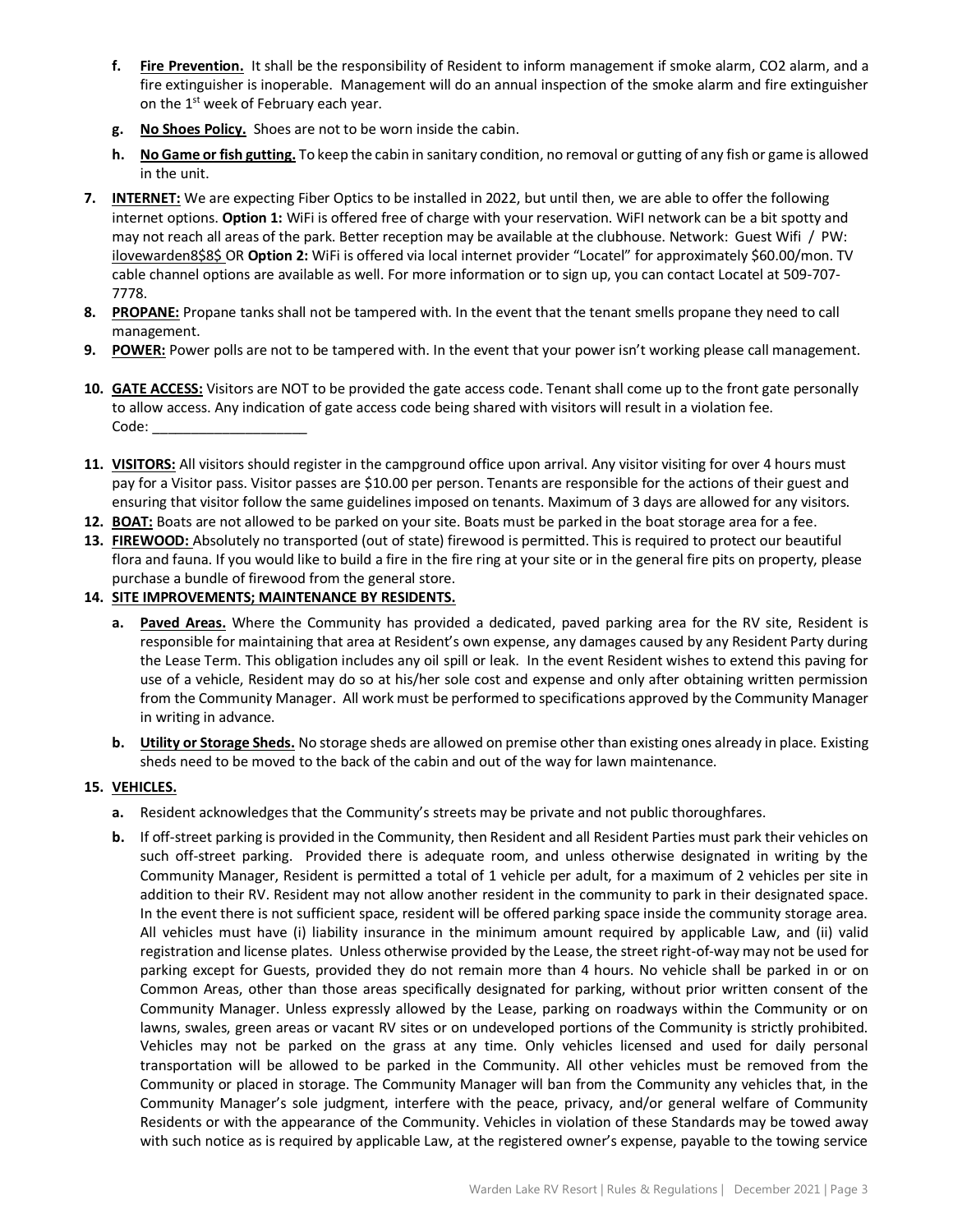and not to Owner. Owner shall have no liability for any damage or inconvenience caused by the towing of vehicles parked in violation of these Standards. Residents are responsible for each Resident Party's vehicles complying with these Standards.

- **c.** Other than basic cleaning, routine maintenance (adding washer fluid or engine oil, replacing wiper blades, etc.), or simple repairs (changing fuses or lightbulbs, jumpstarts, battery replacement, tire change to replace a flat, etc.), mechanical or other repair of vehicles, boats, or trailers is not permitted at a RV site or elsewhere within the Community. Vehicles without current licenses, inspection stickers and tags, or which are inoperable or in a state of disrepair including, but not limited to, those which are rusted, dented, or unpainted or which are missing external parts, are not to be stored on any RV site or in any other area within the Community. Washing of Resident's personal vehicles is permitted subject to any applicable Laws. No vehicle may be on jacks, blocks or ramps at any time other than for emergency tire changes or repairs lasting no longer than 3 hours. Due to the safety hazard it presents, any vehicle left on jacks, blocks or ramps is subject to immediate towing with such notice as may be required by applicable Law, at the vehicle owner's expense.
- **d.** No truck larger than one-ton with a pickup bed will be permitted in the Community. All commercial trucks, buses, boats, off-road vehicles, campers, motor RV s, step vans, trailers, or other large vehicles are not permitted in the Community unless stored in a designated area when and if such area is available and storage fees, if any, are paid.
- **e.** ATV's, minibikes, dirt bikes, go-carts, or any motorized vehicles not properly licensed for use on public streets are prohibited in the Community. All permitted vehicles must have factory type quiet mufflers. No unlicensed off-road vehicles will be permitted within the Community.
- **f.** Speed bumps, spikes, if installed, are a safety measure. Owner or the Community Manager is not responsible for any damage to property or personal injury resulting from contact with a speed bump.
- **g.** Owner or the Community Manager is not responsible for any damage to property or personal injury resulting from contact with any potholes, rocks, dips, ruts or debris in or on a road, or other structures, obstructions or debris abutting any road.
- **h.** Speeding in excess of posted limits is prohibited. All autos, motorcycles, mopeds and any other vehicle must observe posted speed limits or, if no signs are posted, must observe a speed limit of 5 miles per hour and must obey all "stop signs" and other posted traffic controls. A FULL STOP must be made at all stop signs. Resident must inform all Resident Parties about the speed limit and these Standards applicable to Vehicles.
- **i.** Skateboarding or long-boarding is prohibited in the Community, except in specifically designated areas, if any.
- **j.** Bicycles, golf carts and pedestrians have the right of way, and must observe all traffic rules.
- **k.** Only individuals having a current, valid driver's license or learner's permit may operate a motor vehicle in the Community.

## **16. SEPTIC.**

The Park is on septic tanks and all residents must use extreme caution. Please read labels and purchase only cleaning supplies, laundry and dish soaps, toilet tissues, etc., that are safe for septic tanks. Only liquid laundry and dish soap, and certain kinds of toilet tissue can be used with the septic tanks and drain fields this park has. Damage to the system caused by not using the correct supplies, which are designated safe for our systems, will be charged to the persons using the incorrect items. Grease, garbage, cigarette butts, paper towels, diapers, tampax, and anything plastic are not to be discarded through the toilets. Put these items in the garbage. Please remind your guests of these limitations and to use extreme caution. Failure to follow septic guidelines will result in violation fees being assessed.

## **17. PETS.**

- **a.** Pets are permitted only with prior written permission of the Community Manager and provided that Resident executes and delivers Owner's then-current Pet Addendum to the Lease, which may require payment of the applicable pet deposit and/or pet fee. Residents are required to formally apply to the Community Manager for permission to bring a pet into the Community before the pet is allowed to be brought into the Community. Owner reserves the right to make such decisions on a case-by-case basis. The Community Manager can at any time revoke approvals granted for pets based upon incomplete or inaccurate information, or a pet's behavior that is in violation of these Standards or the Pet Addendum, including but not limited any aggressive behavior, or bites or attacks on people or other pets. Maximum of 2 pets are allowed (cat / dog). Maximum of 25lbs for pet.
- **b.** Completion of the written application form by the Resident is required before approval of any pet will be considered. All information required on the application must be provided with complete detail as requested. Such items requested shall include, but are not limited to, the name of the pet, the breed, the adult size of the pet, the pet license tag number, current vaccination status, the name and phone of the veterinarian, the length of time that the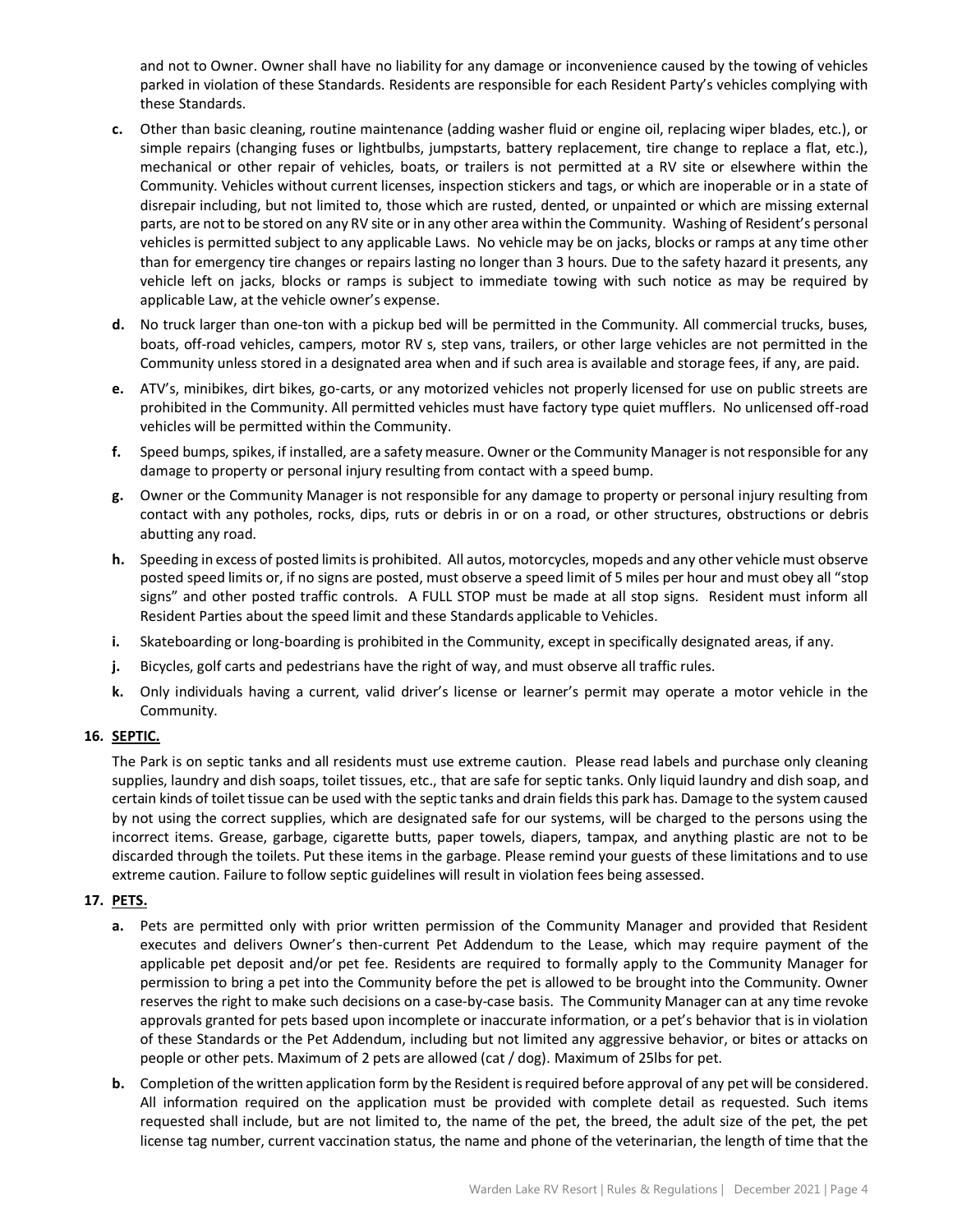pet has been with Resident, and any history of the pet as it pertains to barking, attacking, growling, biting, and other menacing behavior, or injuries or lawsuits resulting from its behavior. The application must be signed and dated by the Resident. Any false or incomplete information on the application, including that of the mix or breed of the pet, will be deemed absolute grounds for rejection of the pet, and shall constitute a violation of the Standards if the pet is not immediately removed.

- **c.** When a written application is submitted, the Resident shall bring it to the Community Manager with proof that the pet has a valid and current pet license (if required by Law), and that the pet has received all required vaccinations. Resident shall also bring the pet to the Community Manager for a visual assessment. Resident is required to provide to the Community Manager with annual proof of a current pet license and vaccinations if required by local Law. It is the responsibility and obligation of Resident to bring copies of this documentation to the Community Manager within 15 days of the renewal date of any pet license and/or vaccination and inoculation requirement.
- **d.** No pet with a history of aggression, including biting or attacking any person, shall be allowed or approved. Any Resident or prospective resident who has previously been sued because of damages caused by any pet for which approval is being sought will be denied permission for such pet to be brought into the Community. A pet living in the Community that bites or attacks any person or other pet must be immediately and permanently removed from the Community. No dangerous breeds are permitted in the Community which includes, but is not limited to: Akita, Alaskan Malamute, American Bulldog, American Staffordshire, Bandog, Boerboels, Cane Corsos, Chow Chows, Doberman Pinschers, Dogo Argentino, Fila Brasiliero, German Shepherds, Great Dane, Mastiff, Presa Canarios, Rottweilers, Pit Bulls, Pit Bull Terriers, Siberian Husky, Staffordshire Terriers, Tosa Inu, and Wolf of Wolf Hybrids, or other hybrids containing any of the foregoing breeds. No exotic or farm animals are permitted in the Community. Residents must comply will all applicable Laws prohibiting dangerous or banned breeds, or other prohibitions against keeping other types of animals as pets.
- **e.** Residents are liable for and shall defend, indemnify and hold the Owner's Related Parties harmless from all Losses and injuries caused by their pets (irrespective of whether such pets are on the Community with or without Owner's consent). In addition, Residents shall comply with all provisions of any rules, regulations, and ordinances of any governmental authority or agency and all applicable Laws with respect to dogs, cats and other pets.
- **f.** Without the prior written approval of the Community Manager, pets belonging to Guests must be boarded outside of the Community.
- **g.** Service animals as defined by federal and local law are permitted.
- **h.** Assistance animals as defined by federal and local law may be permitted with reliable provider verification. Please contact your Community Manager for the necessary paperwork.
- **i.** Pets are prohibited inside the Community office and inside other Community or recreation buildings or facilities.
- **j.** Feeding of stray or wild animals is prohibited.
- **k.** Any pet found running loose may be picked up and delivered to the local animal shelter. If the animal is wearing identifying tags, the Community Manager may, but is not obligated to, first attempt to return the animal to its owner. In the event the Community Manager picks up the animal, a special service fee of \$50 will be charged to the Resident as Additional Rent.
- **l.** Pets must be kept on leashes at all times when outside of the RV and may not be left unattended outside of the RV. Resident must restrain and control pet activity while in the Community and its Common Areas. Pets may not be tied outside or on a patio/balcony unattended. Birds must remain caged at all times.
- **m.** Resident is responsible for immediate and proper cleaning up after and disposal of all pet waste. If Resident fails to comply with this Section, Owner may clean up the pet waste and impose upon Resident a separate waste removal fee of \$50 per pick-up which will be charged to the Resident as Additional Rent. Persistent failure by Resident to properly clean up pet waste shall be grounds for immediate permanent removal of the pet from the Community as provided in these Standards or applicable law. Owner may also pursue all other remedies provided under the Lease, at law or in equity, for Residents failure to comply with this Section.
- **n.** In the event that Resident breaches any of the terms and conditions of this Section (including, without limitation, the failure to deliver a Pet Addendum), and such breach continues for more than ten (10) days after written notice from Owner, then, in addition to any of Owner's other rights and remedies under the Lease, at law or in equity, Owner shall have the right to require removal of, and to remove, the pet from the RV site and the Community (without affecting the Lease or Resident's responsibilities and obligations under the Lease).

## **18. TRASH/GARBAGE.**

**a.** All garbage must be bagged, placed in a garbage container and securely closed at all times. Yard trash and cuttings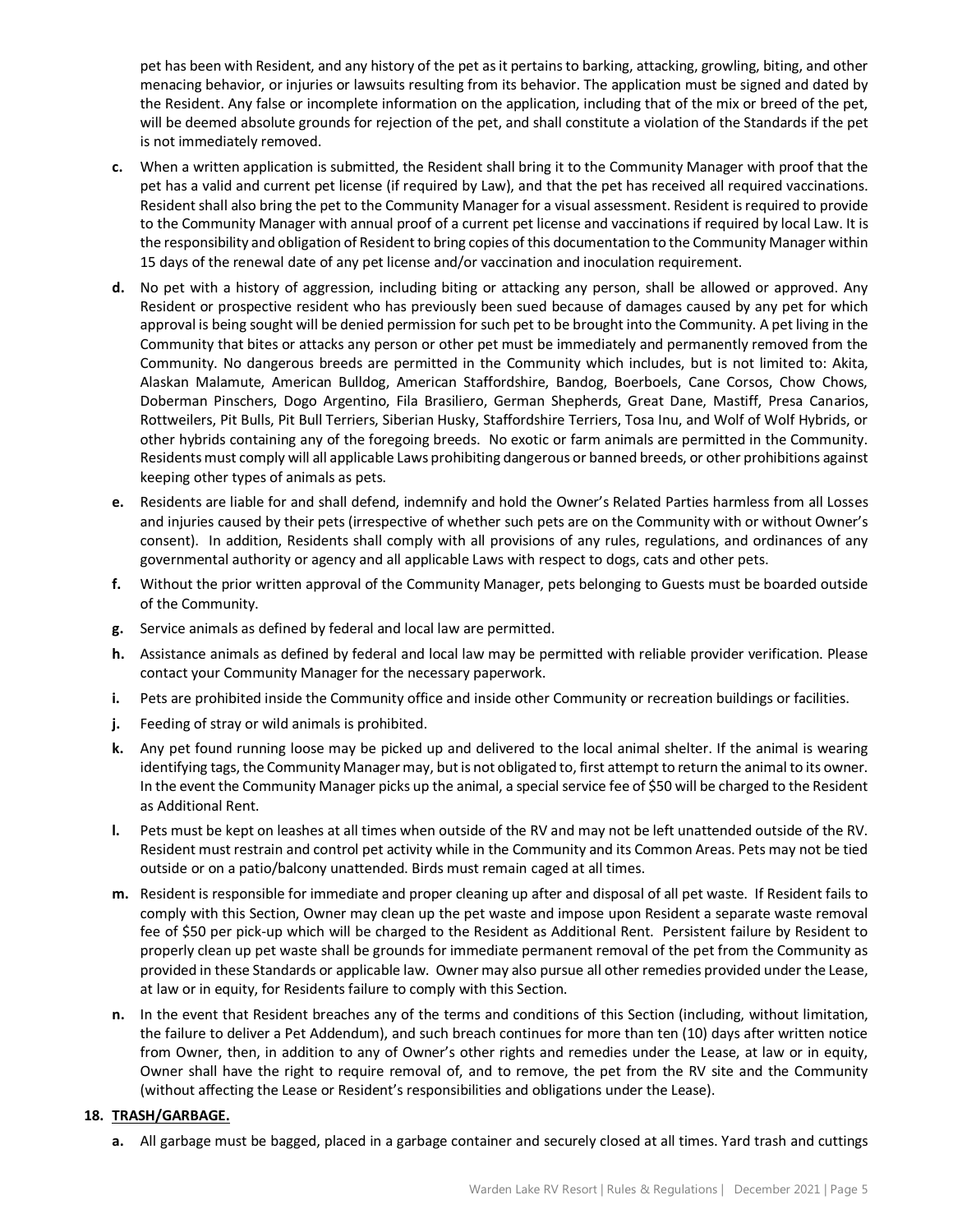must be put in plastic bags containing no trash. Limbs must be tied in bundles measuring less than 3 feet in length. Cardboard boxes must be broken down flat.

- **b.** Items such as, but not limited to, feminine hygiene products (including those labeled "flushable"), condoms, metal, rubber, clothes, plastic, paper towels, fabric, grease, disposable diapers, and the like are not to be disposed of in the RV or Community toilets or drains. Expenses of purging clogged sewer lines of such foreign objects shall be the burden of the Resident who occupies the RV or RV site from which the foreign object originated.
- **c.** The trash or waste removal company will pick up trash according to its own schedule and rules. Residents are responsible for cleaning up any scattered or remaining residue resulting from collection. It is Resident's responsibility to remove any trash the trash or waste removal company will not handle. Resident shall not dispose of hazardous waste in garbage containers or anywhere in the Community.
- **d.** Trash bins are not for appliances, furniture, or other bulky items. These must be taken to the dump by the tenants. In the event that a tenant places such items in or near the dumpster a fee and violation shall be imposed.

## **19. SATELLITE DISHES AND ANTENNAS.**

- **a.** Installation and placement of any outdoor reception device (satellite dish, antenna, or any other such device) ("ORD") must be first approved in writing by Community Manager, and must not exceed one meter (39") in diameter and must be installed in a manner that complies with all applicable Laws and manufacturer instructions. Such device must be installed on the roof of the RV or on the ground of the RV site in a location which is not visible from the street, or if such placement sufficiently impairs the quality of reception, it must be installed on the RV in the most inconspicuous location possible and must be attractively landscaped and shielded from view to the greatest extent feasible.
- **b.** ORD may not obstruct a driver's view of any street, driveway, sidewalk or intersection, nor may it be installed on or encroach upon any Common Area or restricted access area located within the Community. Due to safety concerns posed by winds and the risk of falling reception devices and masts, ORDs may only be as high as necessary to receive acceptable quality signals and no device may be installed that would extend higher than 12 feet above a roofline. Resident is responsible for the maintenance of the ORD and is liable for all Losses to any person or property caused by the installation, maintenance, or use of the device.
- **c.** Upon the removal of the ORD or the termination of the Lease Term, Resident shall restore the RV site to its original condition. If Resident violates any of these Standards, in addition to any other rights and remedies set forth in the Lease, the Community Manager may bring an action before the FCC or before any court of competent jurisdiction for declaratory relief and the Community Manager may recover from Resident a fine, reasonable attorney fees, costs, and expenses incurred in enforcing these Standards. The Laws applicable to these Standards described above are subject to interpretation and change. Therefore, Resident is advised that future changes in Laws, court decisions and rulings by the FCC may affect their rights and obligations regarding the installation of ORDs.

## **20. RESIDENT CONDUCT.**

- **a.** Quiet hours are from 10 p.m. to 8 a.m. Sunday through Thursday ("Week Day Quiet Hours"); and 10 p.m. to 8 a.m. Friday and Saturday ("Weekend Quiet Hours"). If a federal, state or local holiday is formally observed on a day which is a Sunday through Thursday, then Weekend Quiet Hours shall be observed. In the case of the New Year's Eve holiday (U.S. observed), quiet hours shall not commence until at 1 a.m. on New Year's Day and ending at 6 a.m. that same day.
- **b.** Noise or conduct that disturbs the peaceful enjoyment of the Community that is deemed a nuisance to other residents, or that materially interferes with the Community Manager's operation of the Community, or that constitutes a breach of the peace is prohibited. Loud noises, loud parties, yelling, screaming, other loud noisemaking, and abusive or profane language outside the RV, or inside the RV if audible outside the RV, are not permitted at any time in the Community. The Resident Parties must conduct themselves in an orderly fashion and must ensure that they behave in such a manner as not to annoy, disturb, or interfere with other Community Residents peaceful enjoyment of their RV s and the Community. Noise which can be heard outside the RV or RV site from which it originates will be considered too loud. Written complaints filed with the Community Manager by other residents concerning noise or disturbances caused by any Resident Party shall be considered evidence of a violation of these Standards.
- **c.** Residents and all Resident Parties shall not allow anything to be done on the RV site or in the RV, including the operation of any equipment or machinery, that may result in personal injury or property damage to the RV, the RV site or the Community, or that is disturbing to other residents. The Resident Parties shall not allow any activity that may constitute or create a liability on the part of Owner or interfere with the quiet enjoyment of other residents.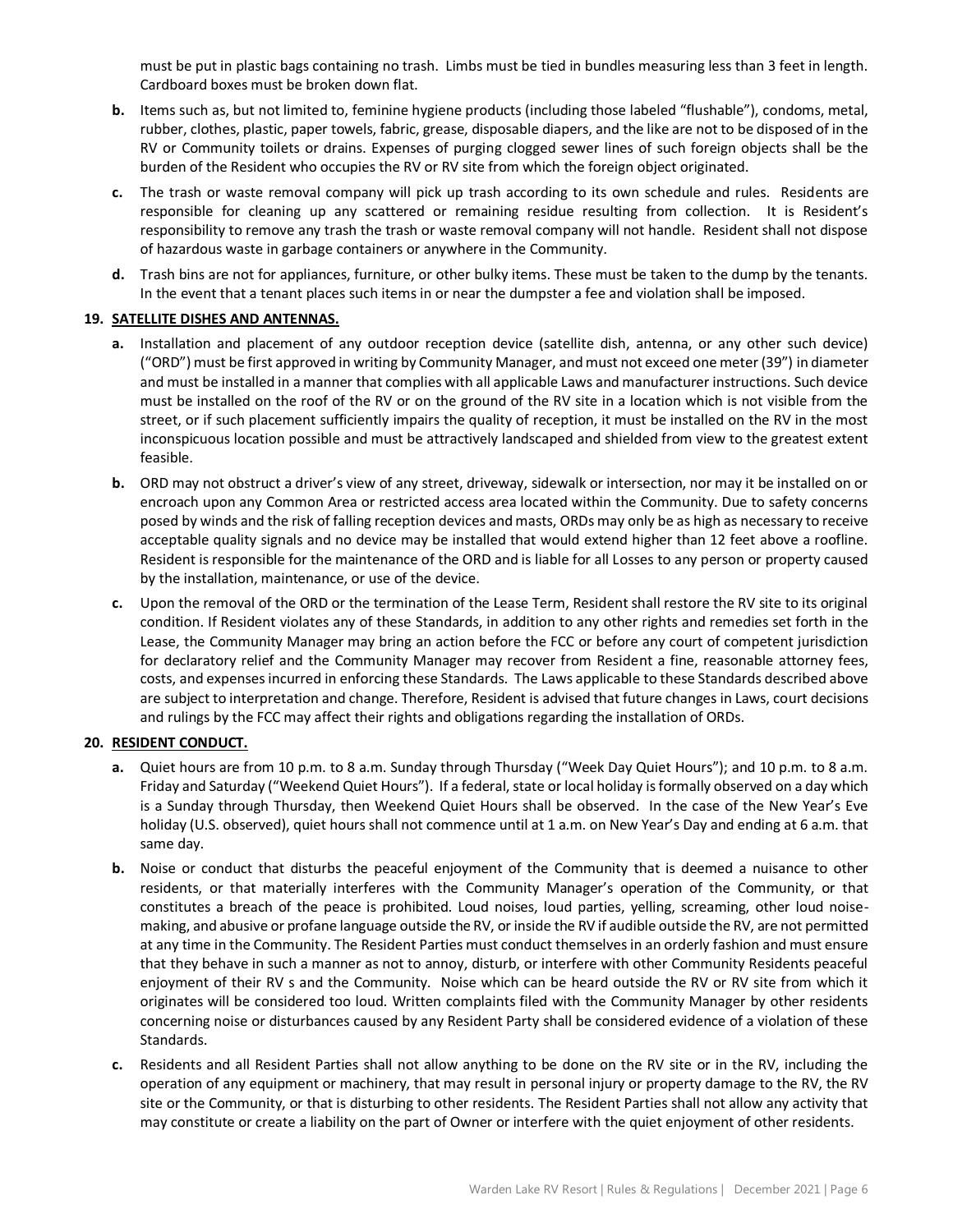- **d.** No alcoholic beverages or adult recreational substance may be used or consumed on or in any Common Area or recreational facility of the Community. Smoking or vaping is not allowed in the clubhouse, if any, or any other Community structure and is prohibited as otherwise provided by Law.
- **e.** Residents will be held responsible for the conduct of all Resident Parties.
- **f.** Residents, Occupants and their Guests are prohibited from verbally or physically harassing, threatening, intimidating, or otherwise menacing other Residents, Occupants, Guests, Community staff, vendors or third-party contractors. Residents and Occupants may receive violation notices for such behavior, including the actions of their Guests.
- **g.** Illegal drugs and drug paraphernalia are strictly prohibited and will be reported to the local authorities.
- **h.** Criminal activity is strictly prohibited and will be reported to the local authorities.
	- **i.** No Resident Party shall engage in criminal activity, including drug-related criminal activity, on or near the RV, the RV site, or anywhere in the Community. "**Drug-related activity**" means the illegal manufacture, sale, distribution, use, or possession with the intent to manufacture, sell, distribute, or use a controlled substance, as defined by applicable Laws.
	- **ii.** No Resident Party shall engage in any act intended to facilitate criminal activity, including drug-related activity, on or near the RV the RV site, or anywhere in the Community.
	- **iii.** Resident shall not permit the RV to be used for, or facilitate criminal activity on or near the RV, the RV site, or anywhere in the Community, including drug-related activity, regardless of whether the individual engaging in such activity is a Resident or a Resident Party.
	- **iv.** No Resident Party shall engage in the unlawful manufacturing, selling, using, storing, keeping or giving of a controlled substance (as such term is defined by applicable Laws) on or near the RV, the RV site, or anywhere in the Community.
	- **v.** No Resident Party shall engage in any illegal activity, including prostitution, criminal gang activity, assault (including threatening or intimidating other persons in the Community), battery, including but not limited to the unlawful discharge of firearms or use of fireworks on or near the RV, the RV site, or anywhere in the Community, or any breach of the Lease that jeopardizes the health, safety, welfare or peaceful existence of Owner, the Community Manager, or other residents, or involving imminent or actual property damage.
	- **vi.** A single violation of any of these Standards shall be good cause for immediate termination of the Lease. Unless otherwise provided by Law, proof of violation shall not require criminal conviction.
- **i.** In addition to any other default set forth elsewhere in the Lease, Resident shall be in default of the Lease if:
	- **i.** during the Lease Term, Owner becomes aware that Resident or any Occupant commits or has committed a crime with respect to any Drug-related activity, sexual offense, crime against person or property, or any other felony (regardless of whether arrest or conviction occurs);
	- **ii.** during the Lease Term, Owner becomes aware that Resident Party is or has been listed on a registry of sex offenders;
	- **iii.** during the Lease Term, Owner becomes aware that any Resident Party has been convicted of a crime involving any Drug-related activity, sexual offense, or crime against a person or property; or
	- **iv.** Owner reasonably believes that any Resident Party is participating in, or has participated in, gang-related activity, or is or was otherwise associated or affiliated with gang-related activity.
- **j.** Fires are only allowed in community fire pit, and fire pit provided on site by the RV Site. Fire ban may apply during certain times of the year.
- **k.** Firearms, paint ball guns, air rifles, bows and arrows, slingshots, bb guns, other forms of weaponry capable of firing dangerous projectiles, or fireworks, may not be discharged anywhere in the Community.
- **l.** Residents shall not loiter or wander on the streets of the Community after the hour of 9:00 p.m.
- **m.** No Resident Party is permitted to play in the Community's private streets or in the yards of other Community Residents, or to pass through other Community Residents' yards. Resident are responsible for the actions of Resident Parties who violate these Standards, and for damages caused by such Resident Party. No Resident Party is permitted to play on any RV site other than Resident's own RV site without the express permission of the other RV site Resident. Climbing the trees in the Community is prohibited. No unauthorized activities are allowed in the Community's private streets.
- **21. SOLICITING OR PEDDLING, AND COMMUNITY NOTICES.** In order to preserve and protect the privacy and peaceable enjoyment of RV, RV sites, and the Community by Residents, soliciting or peddling, including door-to-door solicitation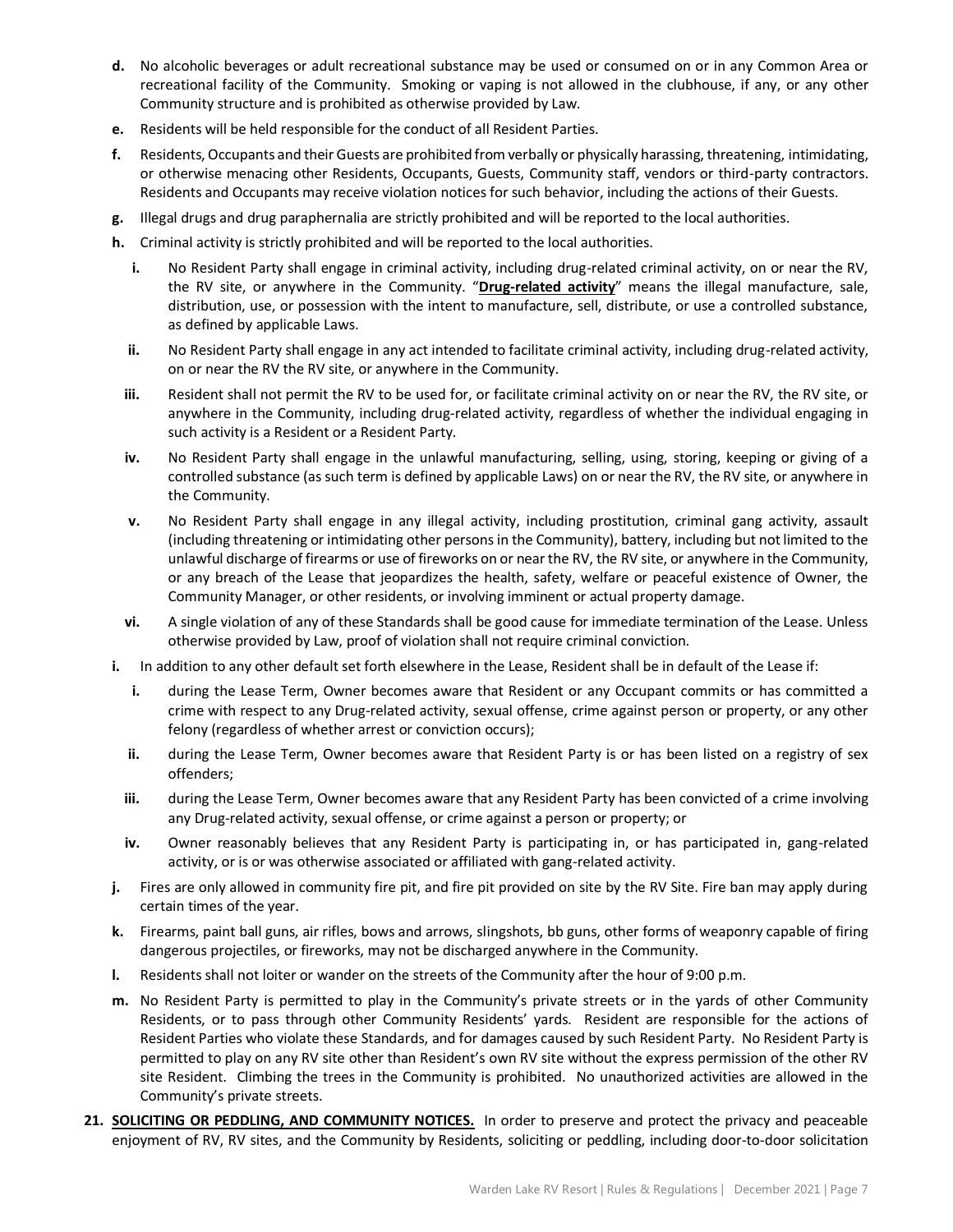and peddling, is not permitted anywhere in the Community. Vendors, peddlers and agents (including representatives of nonprofit organizations) are prohibited from commercial solicitation of any nature in the Community. Vendors, peddlers and agents, after showing proof of insurance to the Community Manager, may from time to time, and only upon prior written permission of the Community Manager, be permitted to conduct business from prearranged facilities in the Community at times and on dates specified by the Community Manager. A Resident may provide to the Community Manager for posting a single flyer or other notice provided by a Resident advertising items for sale, the formation of clubs, rideshares, child play groups, local area activities or other matters of interest to the Community on a board, wall or other designated area located in a Common Area or the Community Manager's office. The flyer or notice will remain posted for a period of two weeks, after which the flyer or notice will be removed without further notice. The Community Manager, in his/her sole discretion, may refuse to post flyers or notices which violate federal, state, or local law, or are otherwise deemed inappropriate, or remove flyers or notices posted without the Community Manager's approval. The Community Manager may use this board or wall to post general notices advising Residents of upcoming events or inspections unless otherwise prohibited by law.

**22. BUSINESS.** No business or commercial enterprises shall be permitted to be operated by any Resident Party from or within the RV or RV site, or elsewhere in the Community, with the following exceptions: (a) babysitting for compensation, although a commercial enterprise, is permitted so long as it is performed occasionally or sporadically and does not involve excessive vehicle traffic within the Community; however, if complaints about babysitting activities are received by the Community Manager, Owner reserves the right, in its sole and exclusive discretion, to prohibit future babysitting by the offending Resident; (b) telecommuting or e-commuting, and bookkeeping or other solely administrative type of work related to a business or commercial enterprise conducted outside of the Community, although a commercial enterprise, is permitted so long as it does not result in business-related traffic to the RV or RV site; however, if complaints about such activities are received by the Community Manager, Owner reserves the right, in its sole and exclusive discretion, to prohibit future activities by the offending Resident; and (c) lemonade or other beverage "stands" operated by Residents under the age of 12 and supervised by a Resident Adult. Signs advertising businesses or activities are prohibited on the RV or RV site, or elsewhere in the Community; lemonade or beverage stand signs may be placed on the stand itself.

A "business" also includes any commercial enterprise which: (i) is required to be licensed by applicable Law; (ii) requires traffic from outside the Community to enter for the purpose of dealing with said business; (iii) uses any type of sign or advertising on the exterior of the RV; (iv) includes door-to-door canvassing of Community residents; (v) interferes with the safe, pleasant, and enjoyable use of the Community by any of its residents; or (vi) involves the purchase of a manufactured RV or of any interest in a manufactured RV for the purpose of resale, leasing, subleasing, renting or other business use.

- **23. WEAPONS.** Unless permitted by Law, the possession or display of weapons in the Community, including but not limited to, firearms, paint ball guns, air rifles, bows and arrows, slingshots, bb guns, or any other type of weapon by any Resident Party, is strictly prohibited.
- **24. GUESTS AND OCCUPANTS.** Guests and Occupants are not permitted to stay in the Community for more than 3 consecutive days. Guests and Occupants shall not be permitted to reside or stay in the Community in the absence of the Resident. Guests and Occupants 18 years of age or older staying with a Resident in excess of 3 consecutive days shall be considered an applicant for residency in the Community, and shall be subject to these Standards including, but not limited to, the obligation to make an Application for Residency and to satisfy the requirements of residency. The Community Manager has the sole discretion to determine whether a Guest or Occupant has exceeded the 3 day limit. Upon written notice by the Community Manager, a Guest or Occupant that either fails to apply for residency, or whose application is rejected, must vacate the Community within 24 hours of a written demand to vacate. Guests or Occupants who fail to vacate the Community upon request by the Community Manager are subject to immediate eviction proceedings in addition to all other remedies available at law or equity.
- **25. SEASONAL RESIDENTS.** Seasonal Residents must make arrangements to have their RV maintained (rent and utility payments, etc.) during their absences, and are requested to notify the Community Manager of the period(s) during which the RV will be vacant.
- **26. USE OF RECREATION FACILITIES.** The use of recreational facilities and/or other amenities (pools, playgrounds, clubhouses, picnic areas, etc.) is a privilege and not a right. As such, their availability is not a bargained for consideration with regard to entry into the Lease with Owner. The use of such facilities may be limited or restricted by the Community Manager, in his/her sole discretion, and may be closed from time to time as necessary in the Community Manager's judgment for appropriate cleaning and/or repairs, and no such closures shall be grounds for abatement of rent. Rules posted in the Common Areas will be strictly enforced, and the Community Manager shall have the right to bar usage of such facilities to any person based upon such person's prior conduct. The Common Areas and other recreation facilities are provided for use by Resident Parties on a "USE AT YOUR OWN RISK" basis. For the safety of our Residents and Resident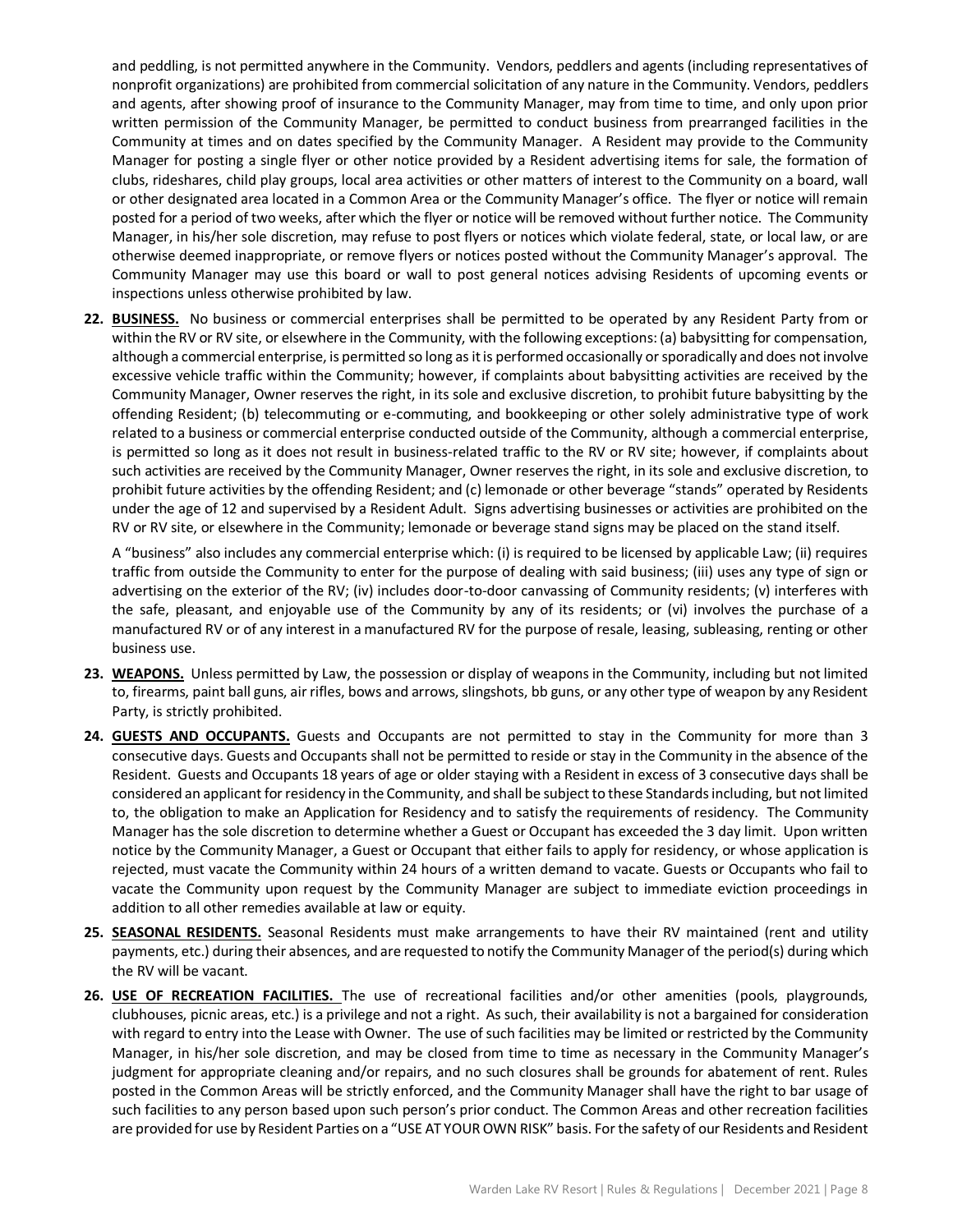Parties, the use or consumption of alcoholic beverages, adult recreational substances, or medications affecting a person's ability to safely use the recreation facilities is prohibited in or around the recreation facilities within the Community.

**27. GOLF CARTS:** Must be driven by a licensed driver, and everyone must be seated while in motion. Riding and driving golf carts after dark is prohibited unless the golf cart is equipped with lights and rear reflectors. The front desk needs a copy of your insurance rider for all golf carts.

## **28. POOL AREAS; LAUNDRY FACILITIES.**

- **a. Lake Swimming.** Warden Lake does not have life guards on duty. Please swim at your own risk. Warden Lake is not managed by the resort. It is managed by the State.
- **b. Laundry Facilities**. Any references in these Standards to laundry facilities shall only be applicable to the extent the Community provides laundry facilities as a Common Area.
	- **i.** The laundry facilities are provided for the exclusive use of Residents of the Community. No washing of pet beds or blankets are allowed. No sharing of laundry room access code.
	- **ii.** Laundry hours are posted. These facilities will be closed from time to time at the Community Manager's discretion for maintenance.
	- **iii.** Washers, dryers, and all other laundry facilities are to be cleaned by Resident, inside and out, immediately after use. Clothes are to be removed from washers and dryers as soon as the cycle is completed. Dyeing of clothes or any material may not be done in the washers.. The laundry facility is to be left in a clean, neat, and orderly condition.
	- **iv.** The Community Manager may, from time to time, post additional rules and regulations regarding the use of laundry facilities, which additional rules and regulations are hereby incorporated herein.
	- **v.** No more than 2 loads are allowed a day and no more than 6 loads in a week.
- **29. COMPLAINTS AND NOTICES.** All complaints must be made in writing, signed by the Resident, and delivered to the office of the Community Manager. If Resident has any complaints, recommendations, etc., please discuss them with the Community Manager.
- **30. MAINTENANCE REQUESTS; NOTICE OF DAMAGE TO COMMUNITY PROPERTY.** All requests for Community maintenance must: (a) be submitted to the Community Manager in writing at the Community office; (b) reflect the date of submission; (c) state the nature and location of the maintenance activity requested; and (d) be signed by the submitting Resident(s). Requests not submitted in conformance with this rule may not be acted upon by the Community Manager. In the event Resident becomes aware of any item on the RV (Community owned RV s only), RV site, or elsewhere in the Community that is damaged, malfunctioning or otherwise in need of repair, Resident shall, within 48 hours (or, in the event of a health or safety hazard or other emergency, immediately), notify the Community Manager. In the event that Owner makes repairs that were caused by any Resident Party's negligence or breach of the Lease, then Resident shall be liable to Owner, as Additional Rent, for Owner's actual costs and expenses incurred in connection with such repairs, together with any lawful hourly labor charges that Owner may impose from time to time.
- **31. MAINTENANCE FOR CABINS:** All maintenance needs are to be fulfilled by maintenance. NOTHING gets screwed, attached, nailed, glued, or any work to the inside or outside of cabins can be done without management's approval. Management first needs to be notified of what you want done or needs to get done prior to the work being done. Management will determine if the task can be performed by the resident or by maintenance. Please fill out a maintenance request form that are provided by management. If in the event that there is an emergent need for maintenance (ie., water leak, power issue, etc.) please call management.
- **32. VIOLATIONS OF STANDARDS.** SUBSTANTIAL VIOLATION, OR REPEATED OR PERIODIC VIOLATIONS OF THESE STANDARDS OR FOR VIOLATIONS OF THE TENANT'S DUTIES AS PROVIDED IN RCW 59.20.140 SHALL BE GROUNDS FOR TERMINATION OF THE LEASE AS PROVIDED BY LAW. Any failure of Landlord to enforce a Tenant's violation of the Standards, shall not be a waiver to the Landlord's enforcement of future Standards violations by that Tenant.
- **33. STANDARD OF DECISION.** Unless otherwise expressly provided in these Standards or required by Law, if Owner has discretion with respect to any matter, or any consent or approval is to be made by Owner, such discretion, consent or approval shall be in Owner's sole and subjective discretion.
- **34. SPECIAL EXCEPTIONS.** The Community Manager reserves the exclusive, unrestricted right to grant special exceptions to these Standards when, in the sole discretion of the Community Manager, special circumstances warrant the granting of special exceptions or written waiver of a particular provision as it applies to a particular Community Resident, so long as such exception or waiver does not interfere with the general welfare, health and safety of the other residents of the Community.